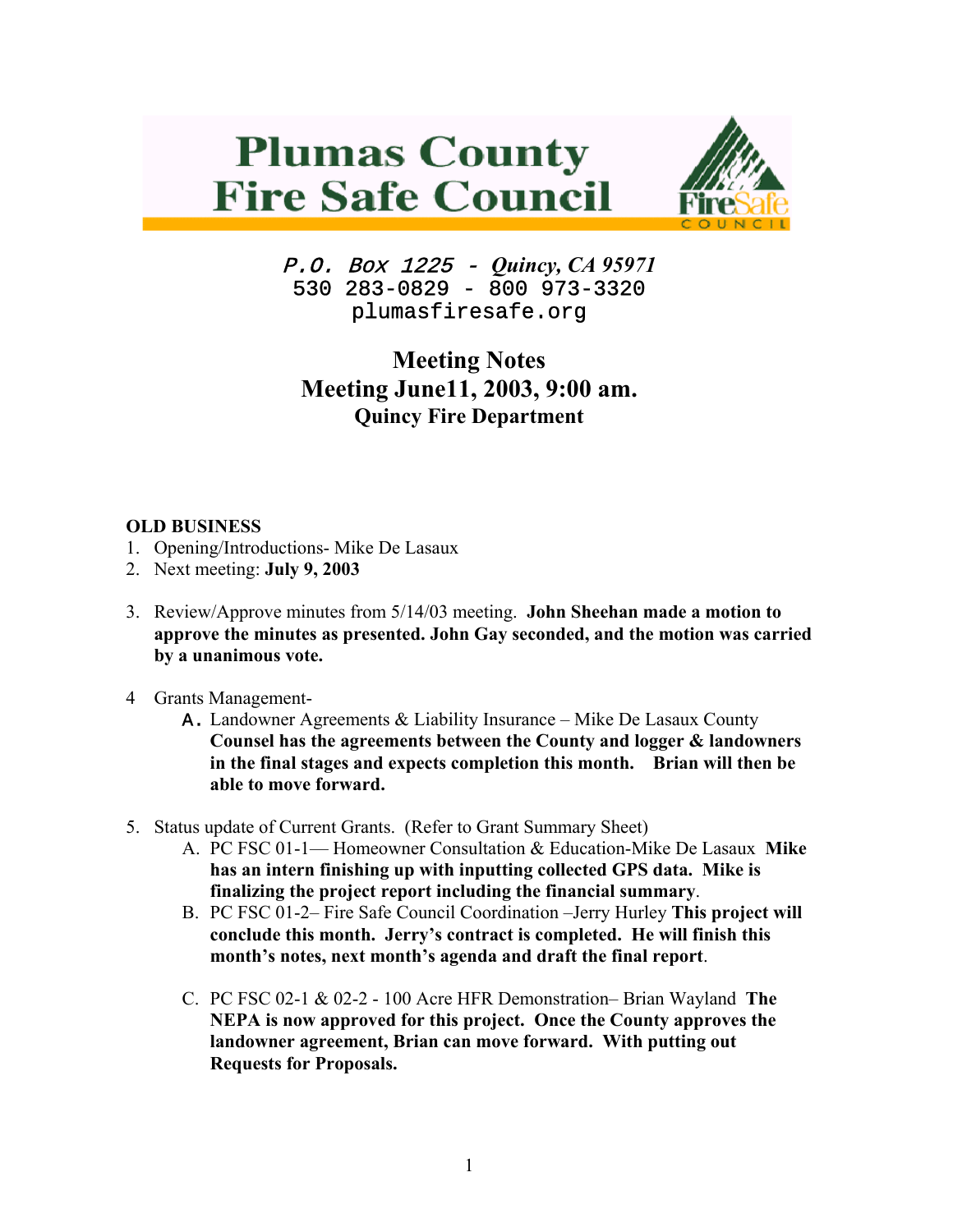- D. PC FSC. 02- 3 Countywide GIS John Sheehan **All County staff involved in the project have met to discuss the Vestra proposal. A contract will be negotiated with Vestra and County Counsel is reviewing at this time. A product, which includes a seamless countywide GIS parcel map, is expected by the end of the year. It will be available on the County intranet. It will not be available on the internet initially.**
- E. PC FSC. 02- 4 Homeowner Consultations Jerry Hurley – **The project is going slow, but some departments are beginning to go door to door to get more participation. Collection of GPS data is continuing, with about 65- 75% of the urban-rural interface areas completed.**
- F. PC FSC. 02- 5 HFR Strategy & Assessment John Sheehan **A Draft Request for Proposals is complete. The committee needs to meet again to get the project moving. John will coordinate this.**
- G. PC FSC. 02- 6 Council Display Material Sue McCourt **Posters have been printed and delivered to a number of video stores, and other locations in the County announcing free loan of the Preventing Wildfire Ignitions" video by Jack Cohen. USFS personnel will continue to get these out to video stores, libraries, and markets in small communities and get posters up. Sue expects to order more videos, to insure complete County coverage. A press release was in the paper the week of Wildfire Awareness, announcing the videos. Sue was requested to report at the next meeting of which stores were carrying the video and the number f viewings peer store.**
- H. PC FSC. 02- 7 & 8 Plumas Eureka HFR –John Gay **Surveys for wildlife, landlines and archaeology are being conducted. The project is on track to have a completed decision by the end of summer, so work can start in the fall.**
- I. PC FSC. 02- 9 NSAQMD Chipping in lieu of burning –John Sheehan **No action at this time.**
- J. PC FSC. 03- 1 Outreach Delleker/Portola HFR 125 acres John Sheehan **Plumas County Board of Supervisors approved this project on 6/10/03. Plumas Corporation will hire a project outreach coordinator.**
- K. PC FSC. 03- 2 & 3 Indian Falls HFR 50 acres John Sheehan **The Plumas County Board of Supervisors approved this project on 6/10/03. The Council is awaiting a signed contract from the Plumas NF Forest Supervisor for the Title II funds.**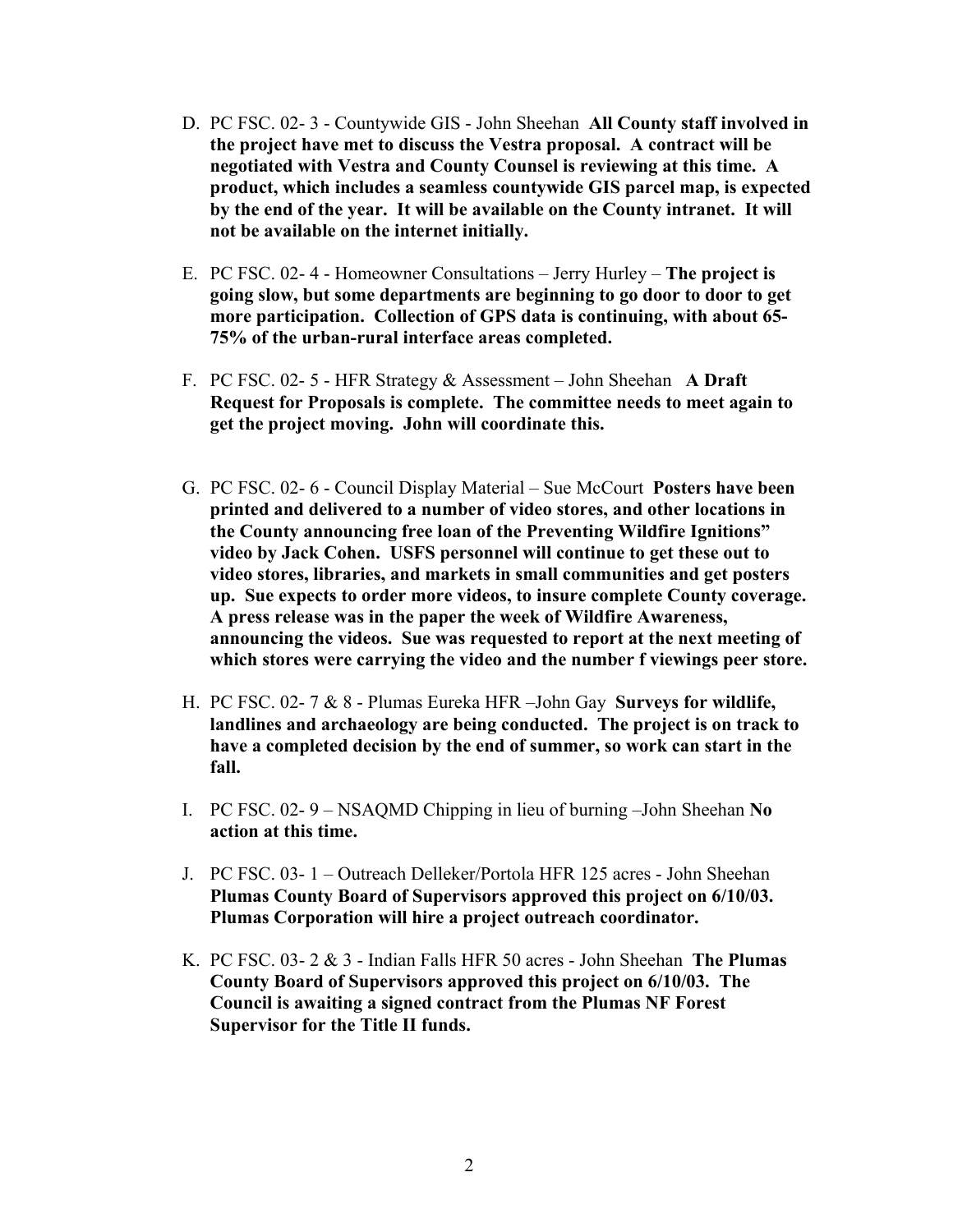- L. PC FSC. 03- 4 & 5 Camp Layman HFR 50 acres- John Sheehan **The Plumas County Board of Supervisors approved this project on 6/10/03. The Council is awaiting a signed contract from the Plumas NF Forest Supervisor for the Title II funds.**
- M. PC FSC. 03- 6 & 7 Cromberg HFR 350 acres John Sheehan **The Plumas County Board of Supervisors approved this project on 6/10/03. The Forest Supervisor asked for more specific information on this project regarding revenues generated. John Sheehan prepared a response. The Council is awaiting a signed contract from the Plumas NF Forest Supervisor for the Title II funds.**

**There will be a technical advisory committee of Sternberg, Sheehan, De Lasaux, Stewart, Boaz & Hurley to work on getting this project refined.**

N. PC FSC 03 - 8 Coordination, and Project Development - John Sheehan **The Plumas County Board of Supervisors approved this project on 6/10/03.** 

**John Sheehan made a motion to negotiate a contract with Jerry Hurley to continue providing PC FCSC coordination activities. Andy seconded. The motion was carried by a majority with 1 opposed.** 

- O. PC FSC 03 9 Graeagle Fuelbreak THP 200 acres John Sheehan **The Plumas County Board of Supervisors approved this project on 6/10/03. We will be working with Graeagle Land & Water company to develop the project and THP.**
- P. PC FSC 03- 10 & 11 Quincy CSD HFR 17 acres John Sheehan **The Plumas County Board of Supervisors approved this project on 6/10/03. The Council is awaiting a signed contract from the Plumas NF Forest Supervisor for the Title II funds.**
- Q. PCFSC 03 12 & 13 Elderly/Disabled Defensible Space John Sheehan **The Plumas County Board of Supervisors approved this project on 6/10/03.**

**The Forest Supervisor asked for more specific information on this project regarding revenues generated and criteria for client selection for the RAC funds. John Sheehan prepared a response to questions from the PNF Forest Supervisor. Mike De Lasaux made a motion to send the draft letter. David Hawks seconded the motion. After discussion, the motion carried by a unanimous vote.**

**Dick Kielhorn was selected and has accepted the position of project coordinator.**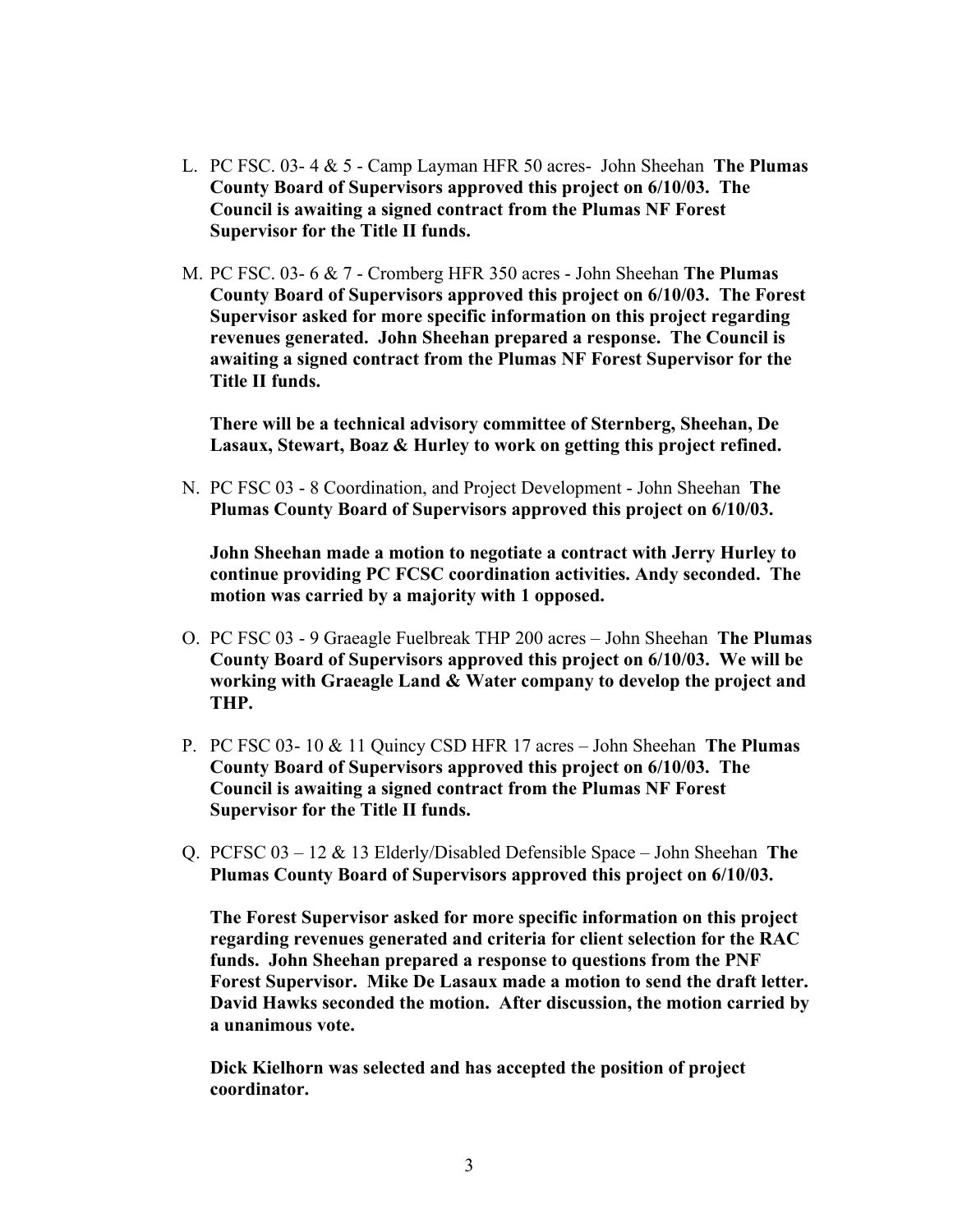- 6 Grants Submitted & Planned–Sheehan/ De Lasaux/ Hurley/ Bishop
	- A. 03 FS-2 FSC Project Development FS EAP CY03 **The Council received word that the project was selected for funding. The award letter was issued on 5/14/03.**
	- B. 03 SRF-1 FSC Coordination FS Backup CY03 **Bruce Livingston announced that those projects that Sacramento Regional Foundation selected were announced at the Summit in Tahoe. This project was mentioned as selected. However, no formal letter of award has been received.**
	- C. 03 SRF-2 Fire Safe IRA **This project was not mentioned at the Tahoe Summit and no letter confirming or declining has been received**.
	- D. 03 SRF-3 FSC Coordination CY04 **Bruce said that the CY 04 recommendations had been made, but the State FSC would make the final selections later.**
- 7. HFQLG –HFR project overview/relation to communities Opportunities John Gay. Project mapping integration involving US FS, CDF and Fire Safe Council. **John reported that the USFS was completing a fuels layer map to go along with the project map and expected completion by 6/25/03. Discussion ensued on how to get RAC and FSC HFR projects on to the same map, so better strategic planning could be accomplished**
- 8. Plumas County Fair & Picnic Bruce Livingston Due to alack of volunteers, there was no display at the picnic. The display will be set up along with the PNF at the lookout, but will not be staffed. Dick Kielhorn will be present on senior citizens day to promote the elderly/disabled defensible space project.
- 9. Update on PRC 4291authority for USFS personnel from Plumas County Sheriff — Bruce Livingston No authority letter has yet been issued to the Plumas NF by Sheriff Bergstrand.

## **NEW BUSINESS**

- 1. . Update on FSC Summit in Tahoe Bruce Livingston **Bruce provided a synopsis of the summit. Bruce feels we are one of the front-runners as far as councils go. For specific information, you can contact him directly.**
- **2.** Review Guiding Principals for cost sharing in light of our response to USFS in May DeLasaux/Sheehan **A Motion was made by Jim Graham to Defer this item until**